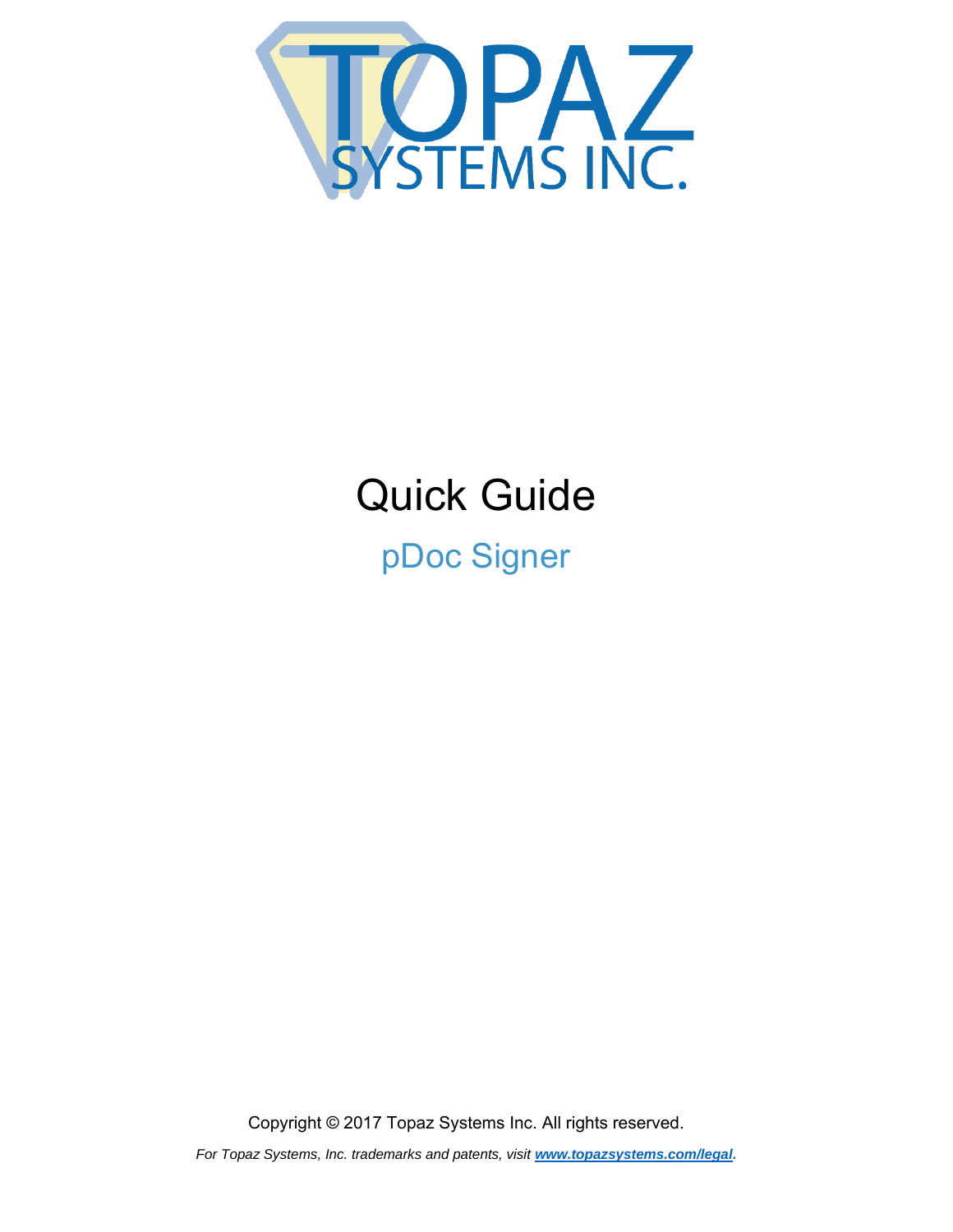

# **Table of Contents**

| 4.0 - Creating, Placing, and Signing New Digital Signatures in PDF Documents  5 |  |
|---------------------------------------------------------------------------------|--|
|                                                                                 |  |
|                                                                                 |  |
|                                                                                 |  |
|                                                                                 |  |
|                                                                                 |  |
|                                                                                 |  |
|                                                                                 |  |
|                                                                                 |  |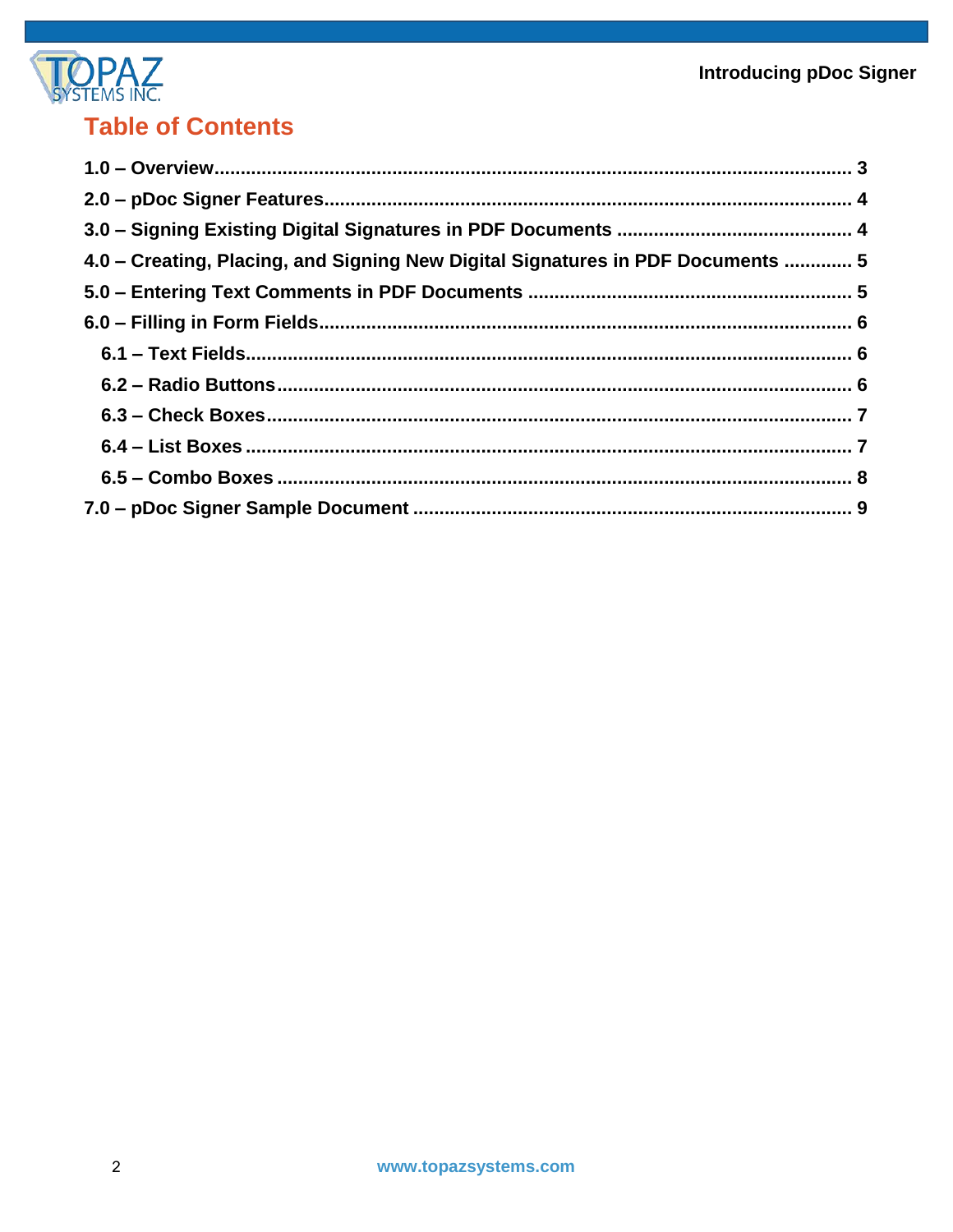

## **1.0 – Overview**

<span id="page-2-0"></span>pDoc Signer is a Windows Desktop application for securely signing PDF documents with electronic signatures written on an electronic signature pad or tablet display connected to your PC or on the touch screen of a Windows tablet.

With pDoc Signer you can:

- Sign existing digital signature fields in PDF documents
- Create, place, and sign new digital signature fields in PDF documents
- Enter text comments in PDF documents
- Fill in standard form fields: text boxes, check boxes, radio buttons, list boxes, and combo boxes
- Utilize advanced features to add value to PDF documents:
	- o Insert sticky note comments
	- $\circ$  Use the Pencil Tool to create free-form drawings
	- o Attach PDF files and other types of files
	- o Extract pages from and insert pages into a PDF document
	- $\circ$  Secure documents with passwords

**Note:** Using our companion software application, pDoc Forms Designer, you can create forms for signing in pDoc Signer using the following form field creation capabilities:

- Create and place new digital signature fields in PDF documents without having to use expensive PDF document applications
- Create and place standard form fields: text boxes, check boxes, radio buttons, list boxes, and combo boxes

## *Try It! Sign and fill-in fields in our pDoc Signer Sample Document (see pages 9-10).*

For detailed information about using pDoc Signer, see the pDoc Signer User Manual which you can access on our website: http://www.topazsystems.com/pdocsigner.html.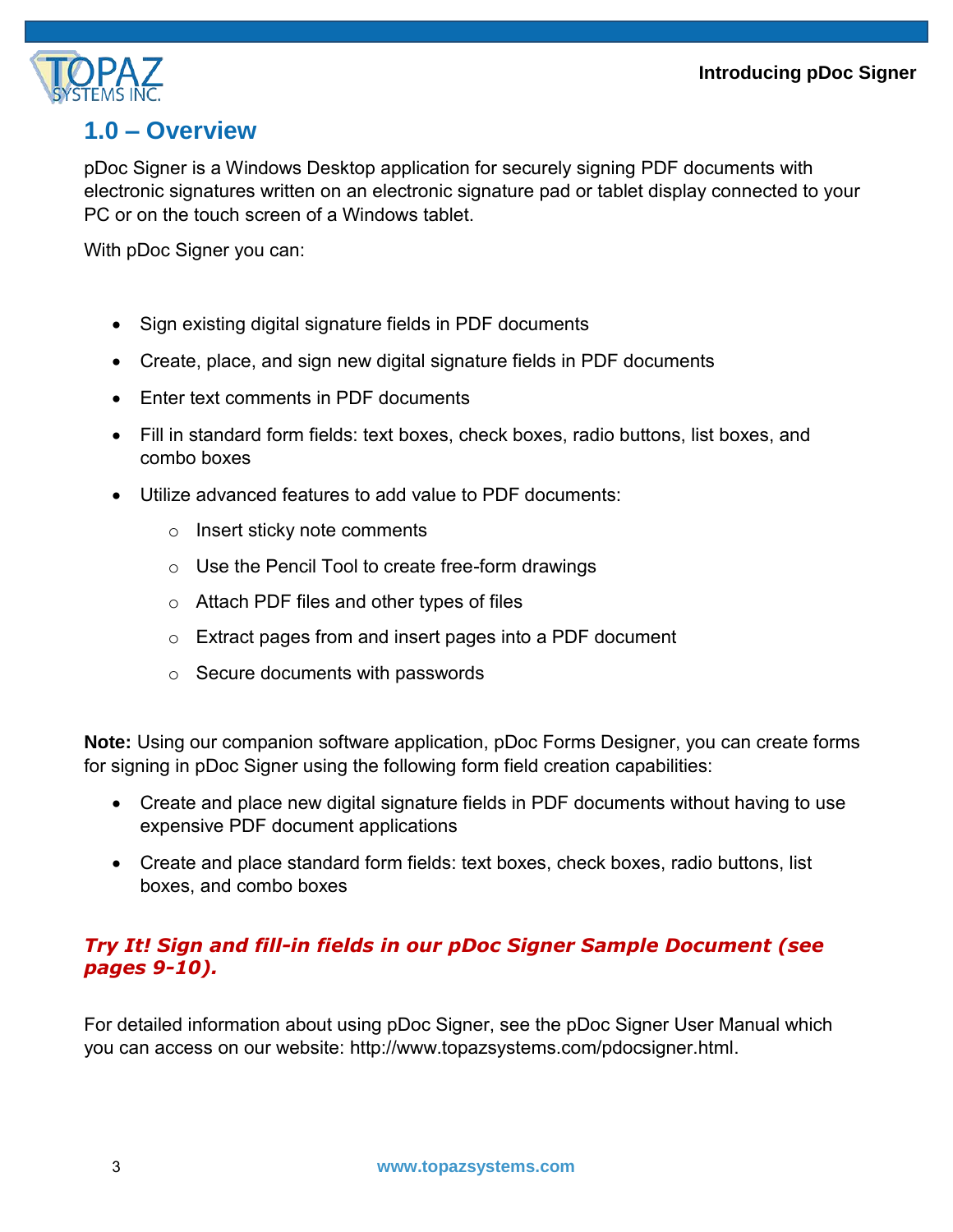

## <span id="page-3-0"></span>**2.0 – pDoc Signer Features**

## **1. Independent validation Standard digital signature fields for signing**

PDF documents signed with pDoc Signer can be opened by other software programs for independent validation of the embedded encrypted signatures and verification that the documents have not been altered since the signatures were applied.

#### **2.** Sign anytime anywhere  $\rightarrow$  Internet connection not required at time of signing

As a desktop/laptop/tablet application, pDoc Signer collects signatures and embeds them into PDF documents without requiring Internet connectivity for signing, enabling you to collect signatures anytime anywhere.

#### **3. Unique signatures Collects biometric information for every signature instance**

Like handwritten signatures, every pDoc Signer signature is distinguishable. There is no replication of signature images or selection of signature fonts; each and every signature is the result of a specific instance of your writing. In addition to storing biometric information, pDoc Signer records the name and email address of the signer and the time the signature was collected.

## <span id="page-3-1"></span>**3.0 – Signing Existing Digital Signatures in PDF Documents**

pDoc Signer displays an existing digital signature field as a blue rectangle with a red "Sign Here" arrow in the upper left corner.

To sign an existing digital signature field, simply:

- 1. Click on the signature field; a Signature Capture Window will appear on the screen.
- 2. Write your signature on the signature pad, tablet display, or tablet PC; as you write your signature, pDoc Signer displays it in the Signature Capture Window.
- 3. Click on the OK button in the Signature Capture Window; pDoc Signer will close the window, securely embed the signature in the PDF document, and display the signature in the signature field.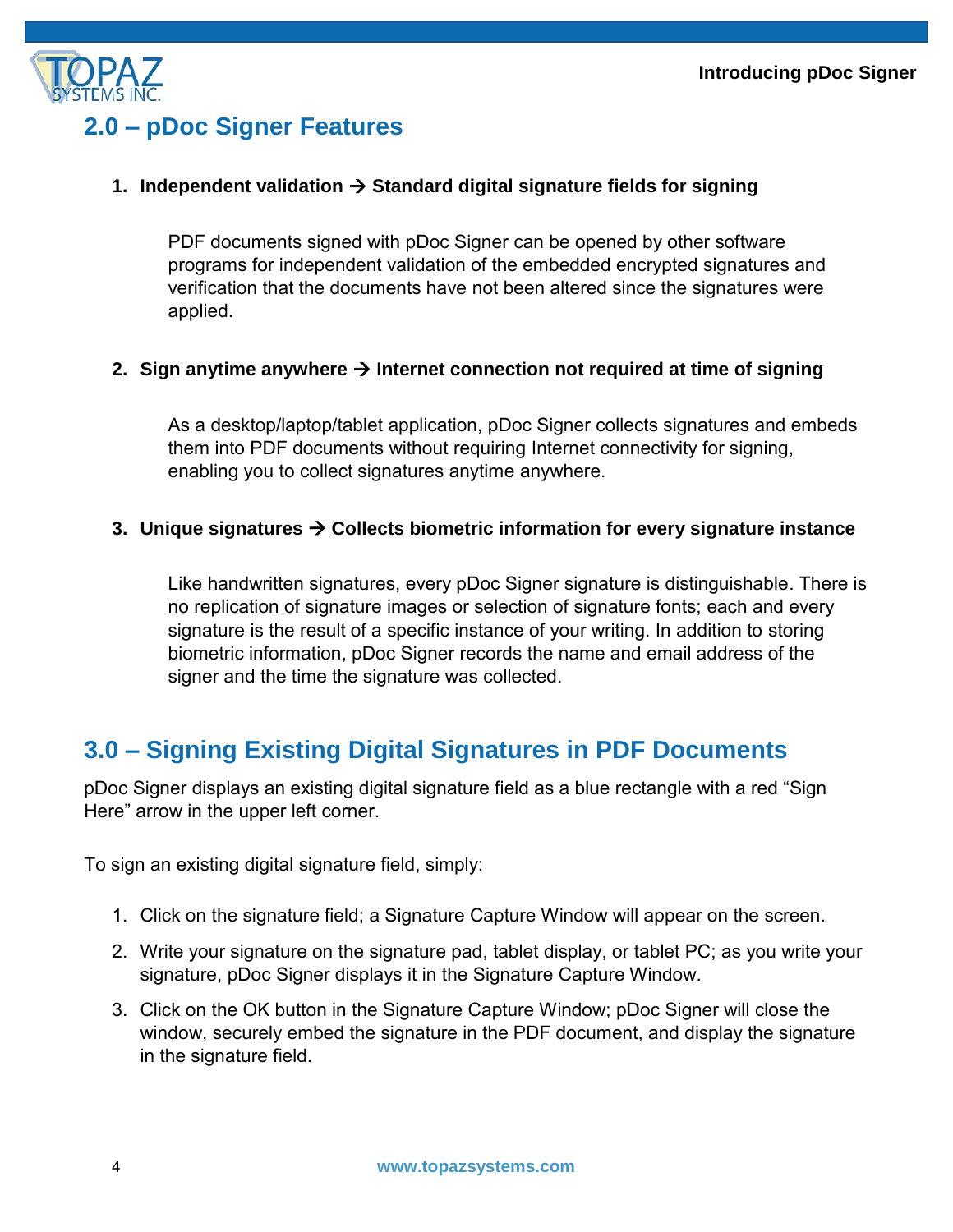

Here is a sample signature field for you to sign:

## <span id="page-4-0"></span>**4.0 – Creating, Placing, and Signing New Digital Signatures in PDF Documents**

To create, place, and sign a new digital signature field, simply:

- 1. Click on the Insert & Sign icon (the pen superimposed over a sheet of paper).
- 2. Move the cross-hair cursor to the point on the page where you want to position the upper left corner of the signature field.
- 3. Click and hold the left mouse button, drag the mouse down and to the right to the point where you want the lower right corner of the signature field, and release the mouse button; a Signature Capture Window will appear on the screen.
- 4. Write your signature on the signature pad, tablet display, or tablet PC; as you write your signature, pDoc Signer displays it in the Signature Capture Window.
- 5. Click on the OK button in the Signature Capture Window; pDoc Signer will close the window, securely embed the signature in the PDF document, and display the signature in the signature field.

## <span id="page-4-1"></span>**5.0 – Entering Text Comments in PDF Documents**

To enter a text comment in a PDF document:

- 1. Click on the text comment icon (the capital letter "T") on the toolbar.
- 2. Move the cross-hair cursor to the point on the page where you want to position the upper left corner of the text comment.
- 3. Click and hold the left mouse button, drag the mouse down and to the right to the point where you want the lower right corner of the text comment, and release the mouse button. pDoc Signer will place a text comment box at the specified location and open a Text Comment Window.
- 4. Using your keyboard, enter your text comment in the Text Comment Window, and then click on the Add button to place the text in the document and close the Text Comment Window. Note that you can choose the font used in the text comment by selecting Tools  $\rightarrow$  Preferences  $\rightarrow$  Font from the menu bar.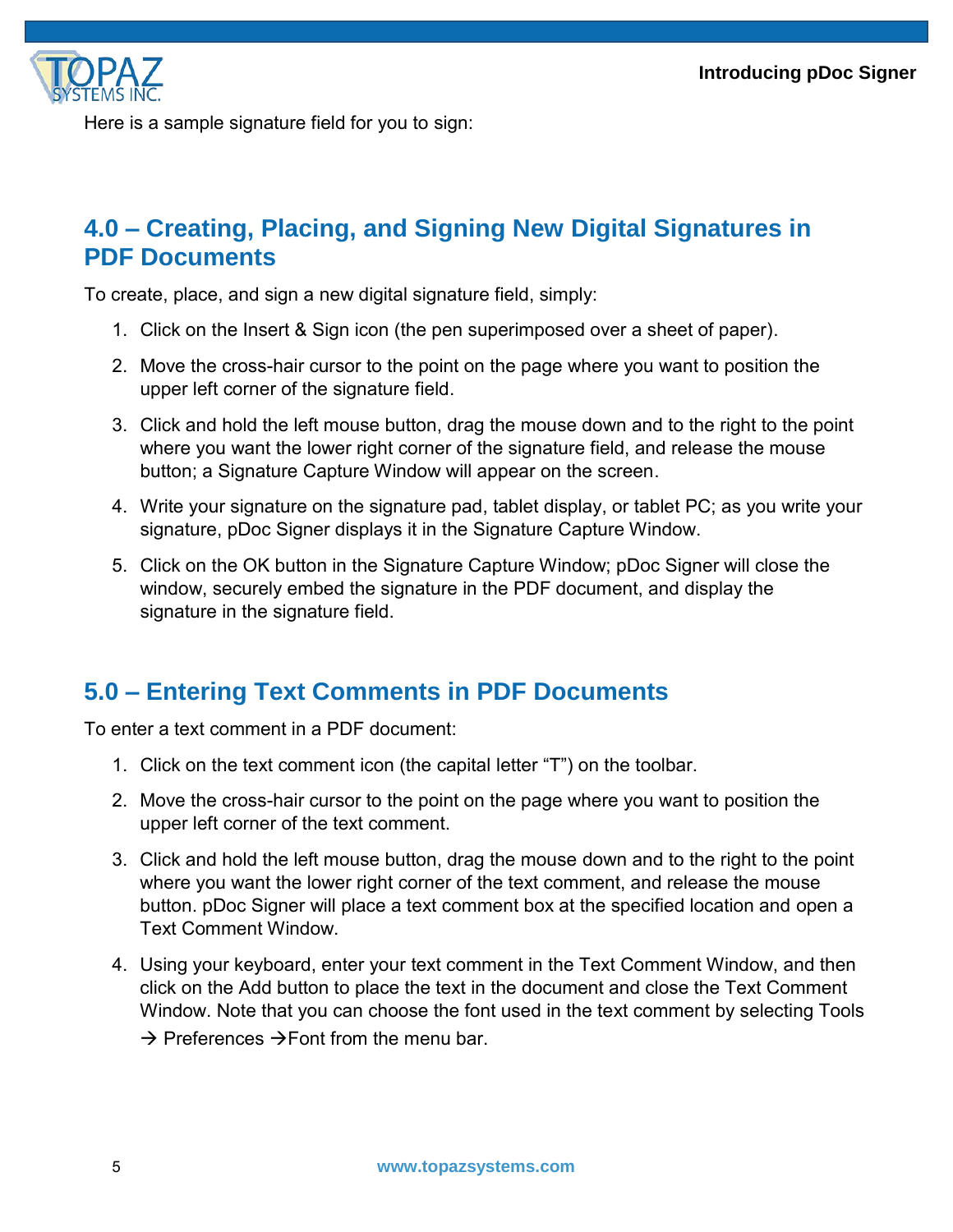

# <span id="page-5-0"></span>**6.0 – Filling in Form Fields**

## <span id="page-5-1"></span>**6.1 – Text Fields**

A text field is a box or space in which the user can enter text from the keyboard. pDoc Signer supports both single-line and multi-line text fields.

#### **Here is a single line text field into which you can enter text:**

What's your favorite color?

#### **Here is a multi-line text field:**

Describe the effect of the Hundred Years War:

pDoc Signer supports clone text fields, so that when you enter text into one field, and then move control to another part of the document, the text will be replicated in the clone field.

#### **Here are two clone fields with which you can experiment:**

Clone Text Box #1: This is a clone text box.

Clone Text Box #2: This is a clone text box.

#### <span id="page-5-2"></span>**6.2 – Radio Buttons**

Radio button fields contain a set of related buttons, each of which can be on or off. At most one radio button in a set can be on, although initially they can all be off. Selecting any one of the buttons in the set automatically deselects all the others, so radio buttons represent mutually exclusive categories.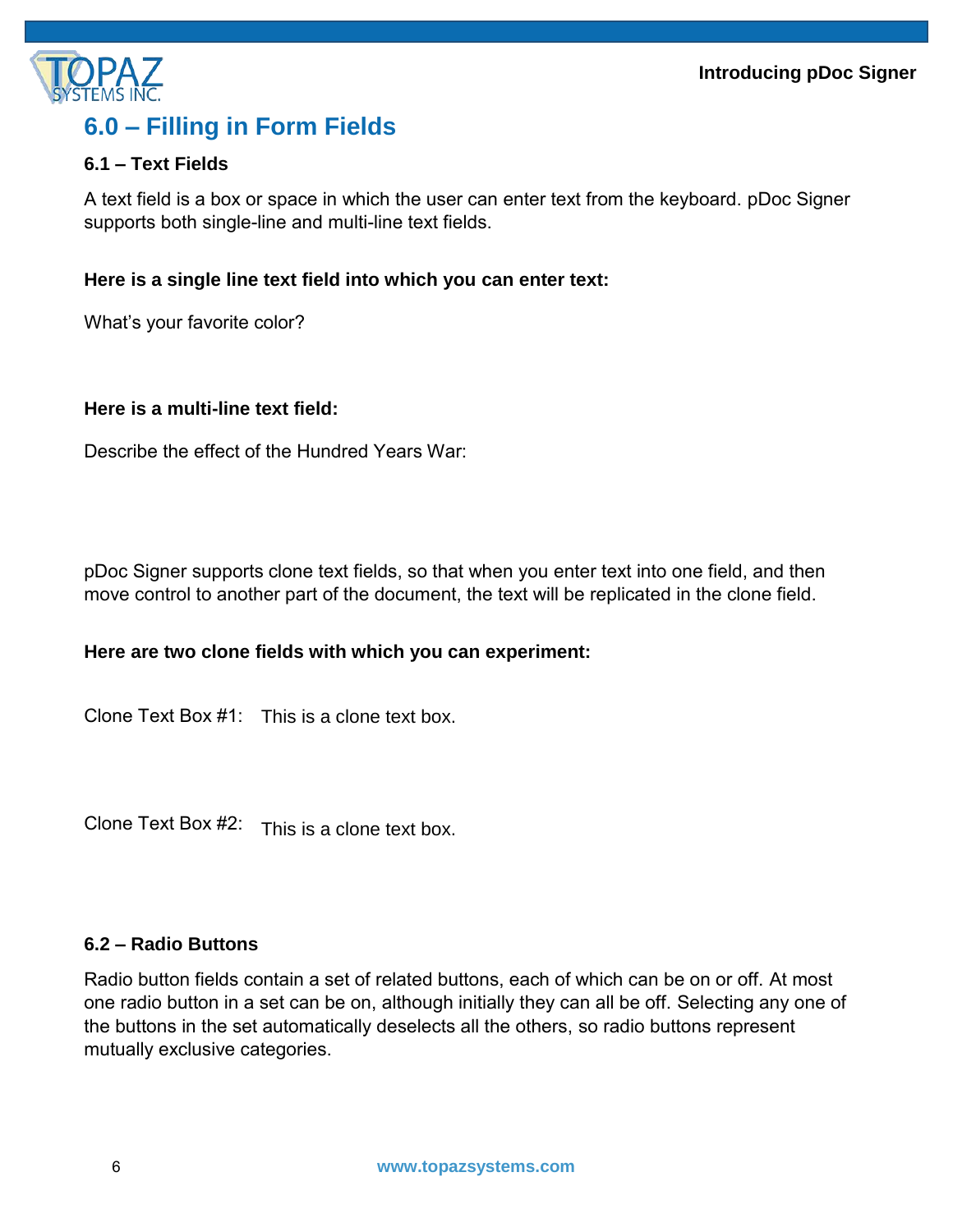

#### **Here is an example:**

In what time zone do you live?



## <span id="page-6-0"></span>**6.3 – Check Boxes**

Check boxes toggle between two states, on and off. A check box field is a group of one or more check boxes, each of which can be independently toggled, simply by clicking a box.

## **Here is a field of check boxes you can try:**



pDoc Signer supports clone check boxes, so that when you toggle one check box, its clone check box toggles the same way. Here's an example in which the first and last check boxes are clones:

In what department do you work? Redundancy Sales Operations Dept. of Dept. Dept. Dept. Redundancy

#### <span id="page-6-1"></span>**6.4 – List Boxes**

A list box presents multiple choices to the user using a drop-down list of selectable values. Depending on the size of the list box and the number of options, a list box may be scrollable. List boxes may allow selection of one or multiple items from the list.

pDoc Signer supports normal and scrollable list boxes as well as single and multiple selection list boxes.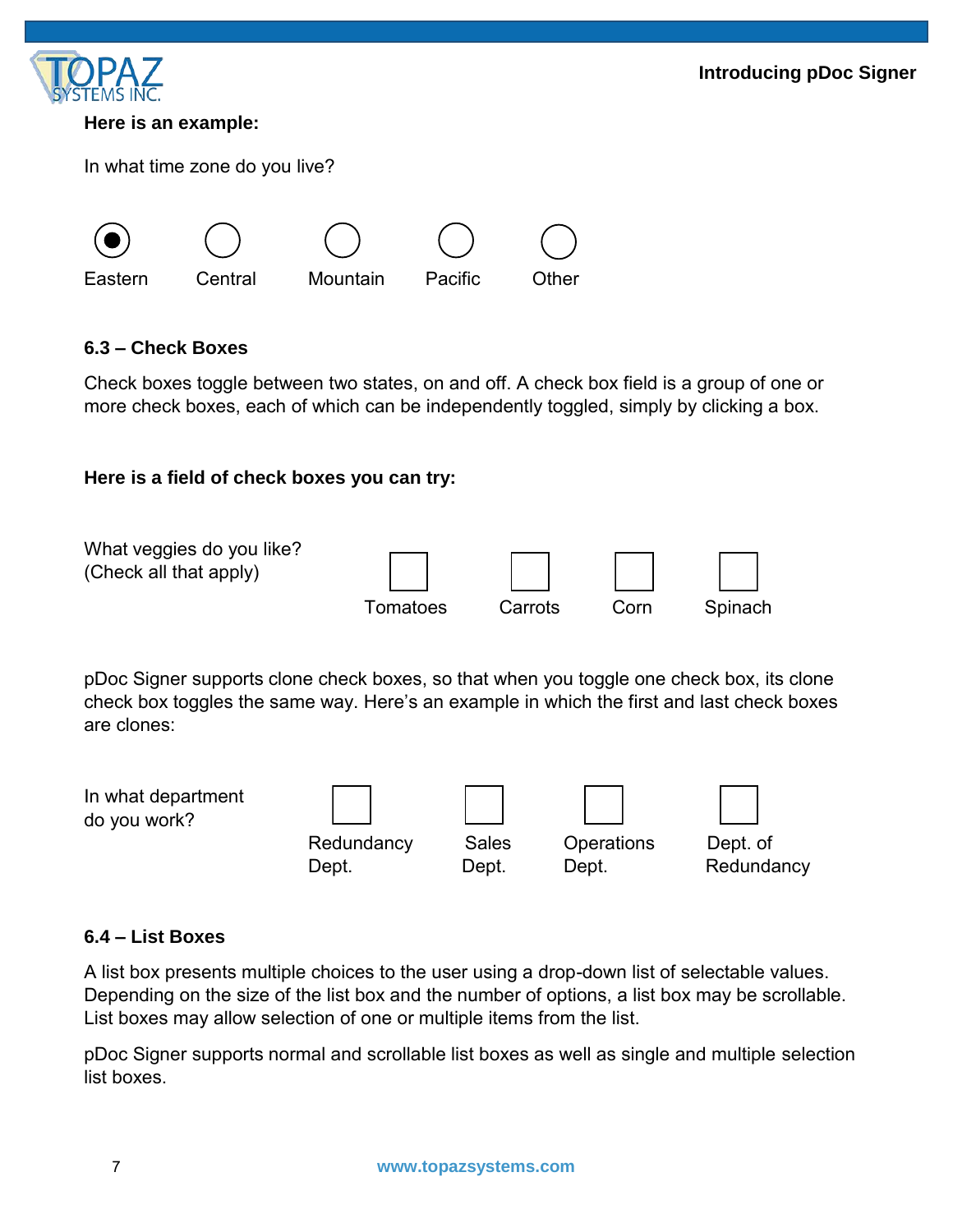



#### **Here are some examples:**

In what state do you live? Alaska What degrees have you earned? Arizona Arkansas **California** Colorado Connecticut High School Bachelor's Master's

**Doctorate** 

#### <span id="page-7-0"></span>**6.5 – Combo Boxes**

A combo box is a single line text field that expands to a list box (showing a list of selectable values) by clicking the down arrow button on the right of the field. In addition to selecting one item from the drop down list, the text box part of the field can be editable to enter data other than the predefined choices.

**Here are some examples:** 

What type of loan do you want? In what county do you live?

Auto **Los Angeles**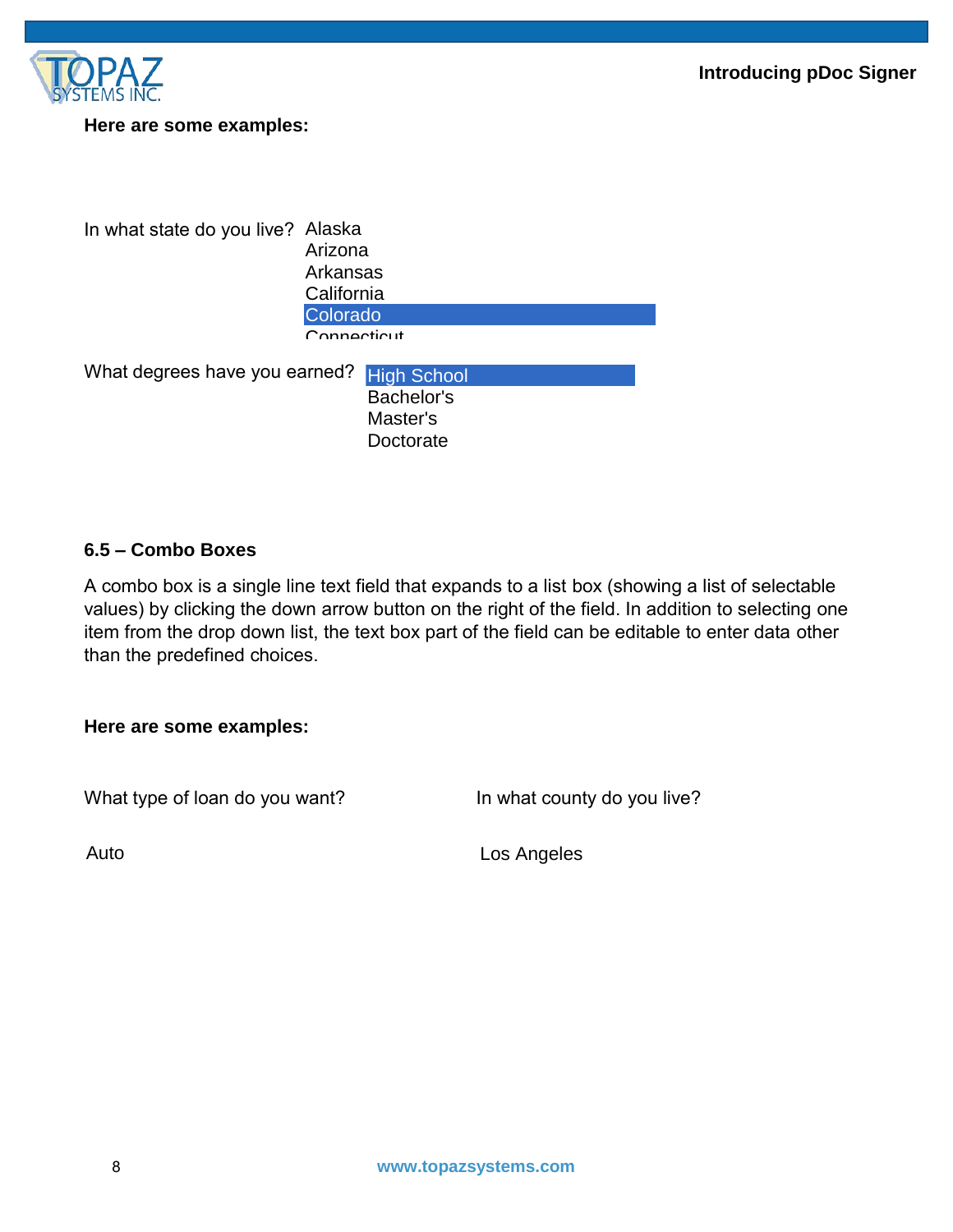

# **7.0 – pDoc Signer Sample Document**

<span id="page-8-0"></span>Thank you for trying a live demonstration of pDoc Signer, which allows you to sign PDF documents electronically with your own unique biometric signature. pDoc Signer supports signing many types of document in PDF format - loan applications, invoices, expense reports, consent forms, waivers, etc. - making it a valuable tool for any business.

In this demo document, the next page presents a sample health history form, such as you might complete when you visit a doctor's office. The form has fields for signatures, text boxes (single line and multi-line), check boxes, radio buttons, list boxes, and combo boxes. This form was created using pDoc Forms Designer.

To save your changes to the demo document, simply select File  $\rightarrow$  Save As, and enter the new name and location for your file. Then you can reload the demo document from the About menu.